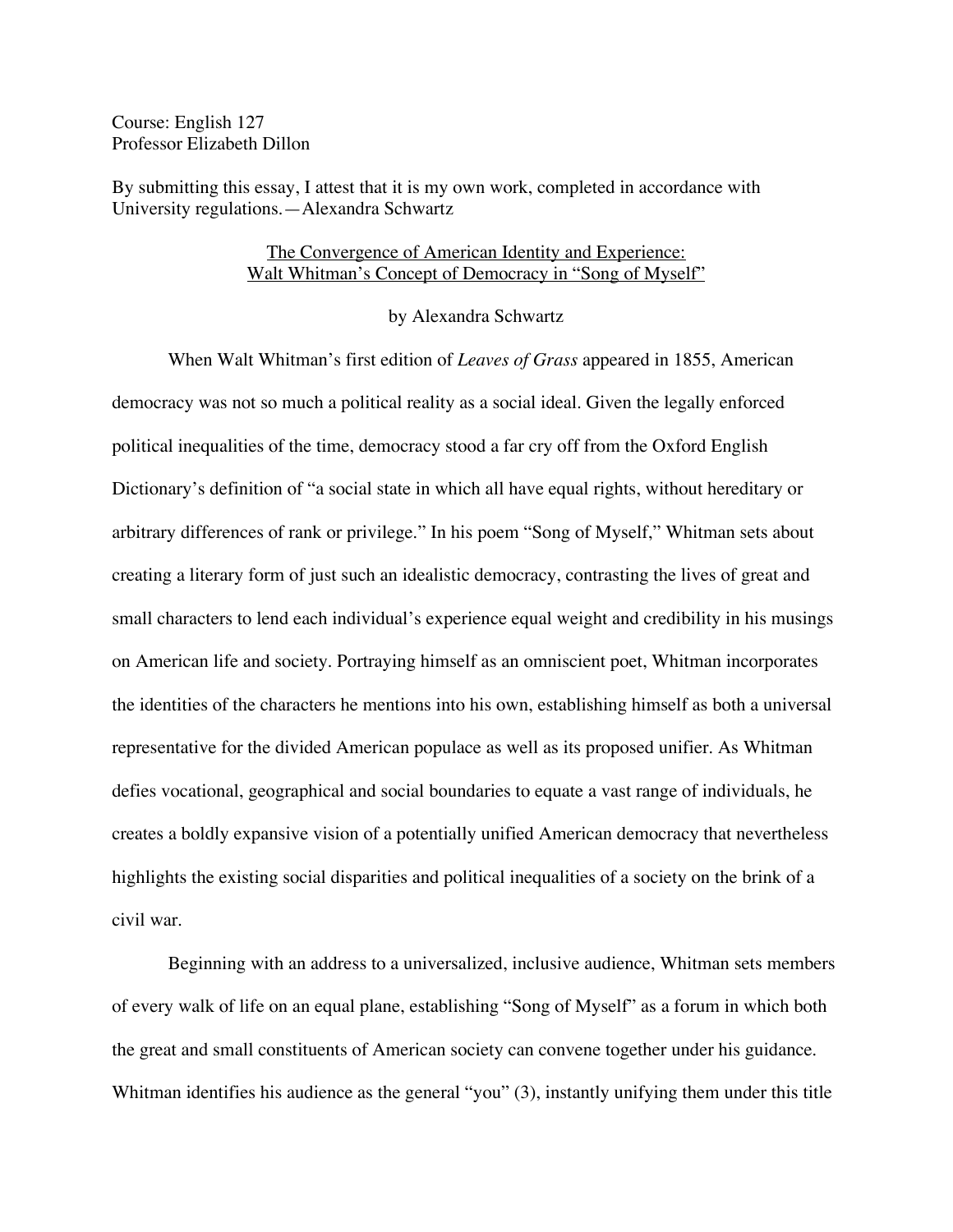of the second person plural as he tells them that "what I assume you shall assume,/ For every atom belonging to me as good belongs to you" (25). For the moment, he sets aside whatever primary forms of self-identification his audience might profess; to be able to learn the powerful truths he has to share with them, such as how to "possess the origin of all poems,/ [and] the good of the earth and sun" (26), every reader must first enter into an anonymity which emphasizes their collective human identity. Should there be a doubt as to whether he means to include all people in his broad address, Whitman pledges his dedication to the value of plurality, assuring his readers that "You shall not look through my eyes either, nor take things from me,/ You shall listen to all sides and filter them for yourself" (26). Although phrased in the imperative form, Whitman's command to his readers obliges them to participate in the traditional democratic process of determining personal beliefs only after gaining exposure to a wide variety of publicized view points, joining them together as active citizens in a democratic appraisal of his view of the world.

Having established a common bond among his audience, Whitman draws on the experiences of as many socially distinct characters as he can conjure up, crafting an idealized view of America as a society in which each person's experience has an inherently equal value. In the poem's 15th section, Whitman uses the steady rhythm of list form to create an expansive portrait of American life, beginning with "The pure contralto [who] sings in the organloft" (37) and moving all the way through "The President" as he "holds a cabinet council, [and] is surrounded by the great secretaries" (39). The poet touches on figures as disparate as "newlycome immigrants [who] cover the wharf or levee" (37) and "The pavingman [who] leans on his twohanded rammer" (38). As envisioned here, Whitman's America is a culture based in labor and participation. Each member of society performs a specific function, the common work of the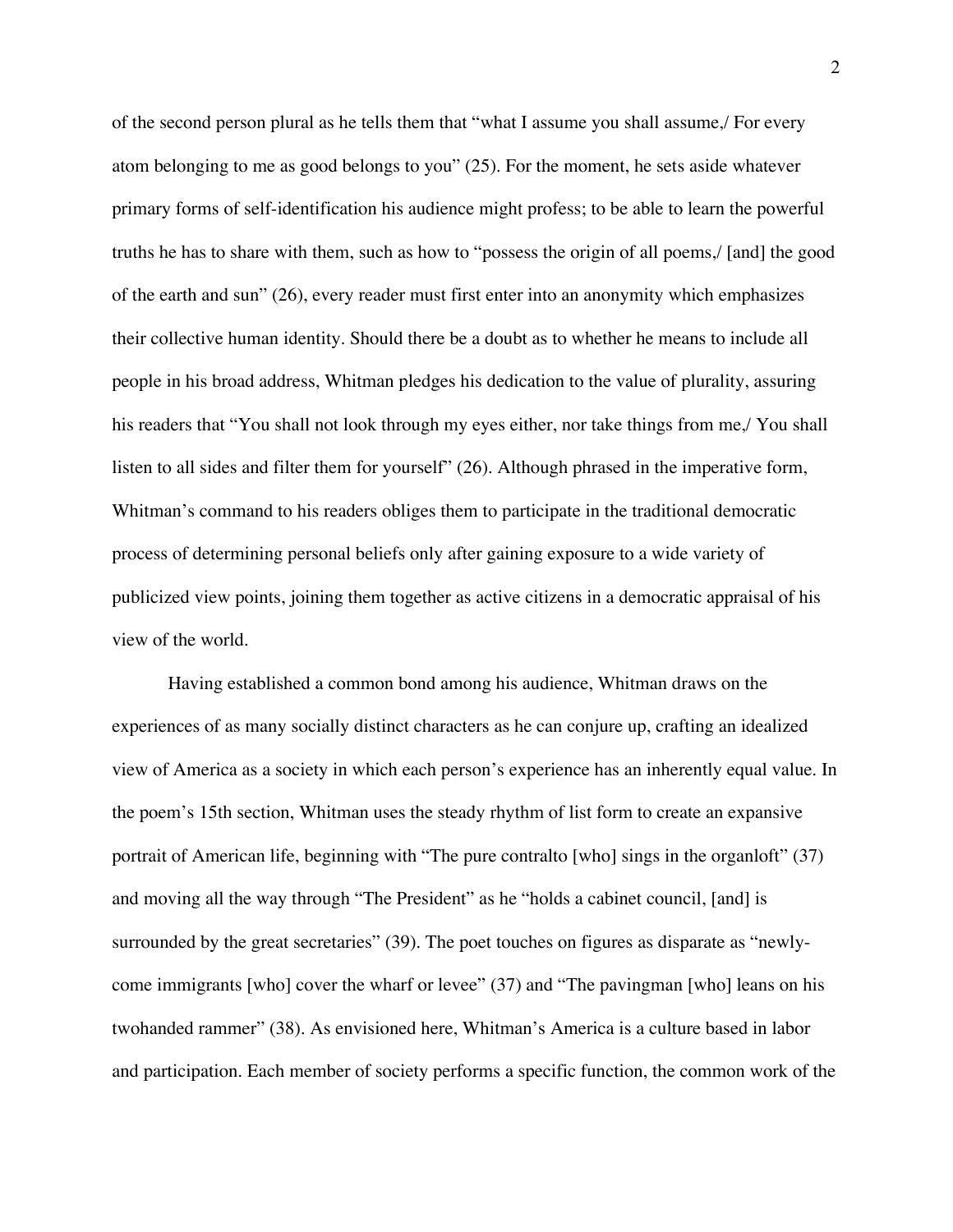"canal-boy" (38) granted equal importance as the sophisticated conductor's task of "beat[ing] time for the band" (38). Whitman explicitly mocks those who would contradict this notion by emphasizing the ultimate irrelevance of puffed-up vocational ambition, asking, "Have you outstript the rest? Are you the President?/ It is a trifle….they will more than arrive there every one, and still pass on" (45). Picking up momentum as he lists more and more characters, Whitman lends legitimacy to the existence of otherwise marginalized people such as "The squaw" wrapt in her yellow hemmed cloth" (38) or "The cleanhaired Yankee girl [who] works with her sewing-machine or in the factory or mill" (38). Alone, a character's activities do not amount to much, but Whitman's insistence that each be taken into account in the context of the others surrounding them indicates their collective importance in defining the nation.

Whitman furthers his project of establishing traditionally divergent groups as equal participants in American democracy by crossing barriers of geography and gender, frequently comparing extremes of character in a continuous effort to widen his own conception of equality. At a time of severe division along state and regional lines, Whitman declares himself to prefer "A southerner soon as a northerner, a planter nonchalant and hospitable,/ A Yankee bound my own way" (40), a remarkable manifesto of inclusion considering the tensions inherent in the different political positions of these groups. Whitman also bridges the even more innate divide of gender, as he declares: "I say it is as great to be a woman as to be a man" (44), continuing a pattern of pitting "opposite equals" (26) against each other to demonstrate their mutual worth. Whitman similarly juxtaposes more theoretical opposites to create an inclusive equilibrium between groups even as generalized as "the victors" and "conquered and slain persons" (42), embracing all people regardless of their affiliations, theoretical or actual.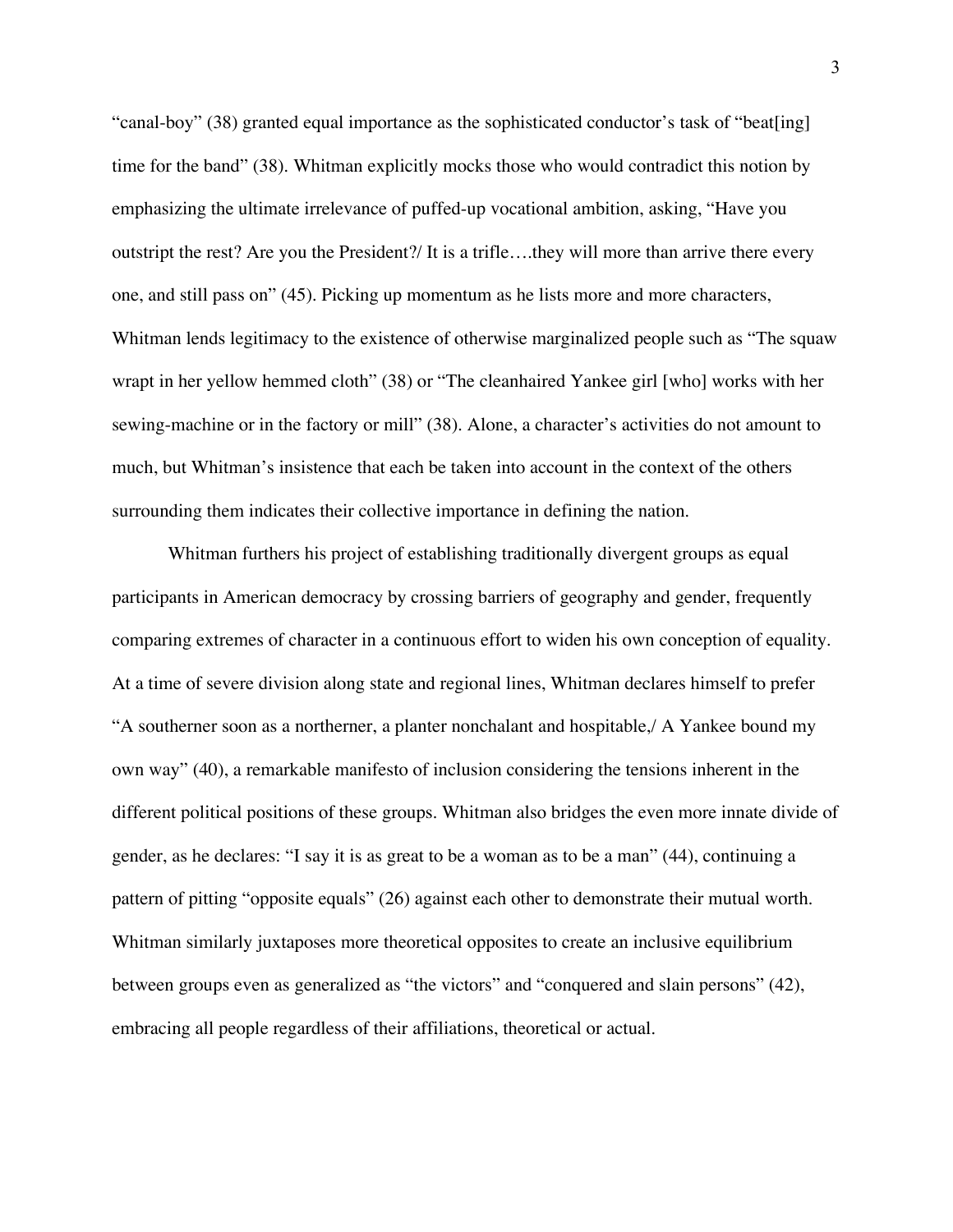By striking a consistent equilibrium in sampling the varied experiences of the characters he examines, Whitman prevents himself from taking an overly active societal role in the democracy he has created and instead grants a kind of equal representation to each individual he claims to inhabit. The nature of his true identity as "poet" (44) allows Whitman to experience the world around him not merely through his own eyes, but by slipping into the positions of others. He "become<sup>[s]</sup> any presence or truth of humanity" (67), and establishes himself as "the mate and companion of people" (31) who may remain oblivious to his presence. While his creative expansiveness may permit Whitman to try on the lives of many different characters, his proclamation that he is "not the poet of goodness only…. I do not decline to be the poet of wickedness also" (46), the two extremes of morality balanced by an ellipse encompassing the range between them, ensures that he will renounce all presumptions of moral superiority and grant equal consideration to each. In his poem, "the wicked" (42) rub shoulders with "the righteous" (42), and "The keptwoman and the sponger and thief are hereby invited" (42) to participate in a community in which "There shall be no difference between them and the rest" (42). For Whitman, each person's status as an American should grant him or her permission to participate in a society that in reality does not recognize the majority of those he discusses.

Given the disparity between Whitman's idealistic view of a cohesive American democracy and its divided reality, the poet embodies in himself the contradictions inherent in a society that struggles to encompass fundamentally irreconcilable interests. The most blatant example of this contradiction arises as Whitman attempts to grant legitimacy to the experiences of both the slave and slave owner. As one who revels in the experience of living freely, Whitman cannot help but attempt to place himself in the position of "the hounded slave" (62) who, along with the women and Native Americans of the poem, exists in reality as a disenfranchised and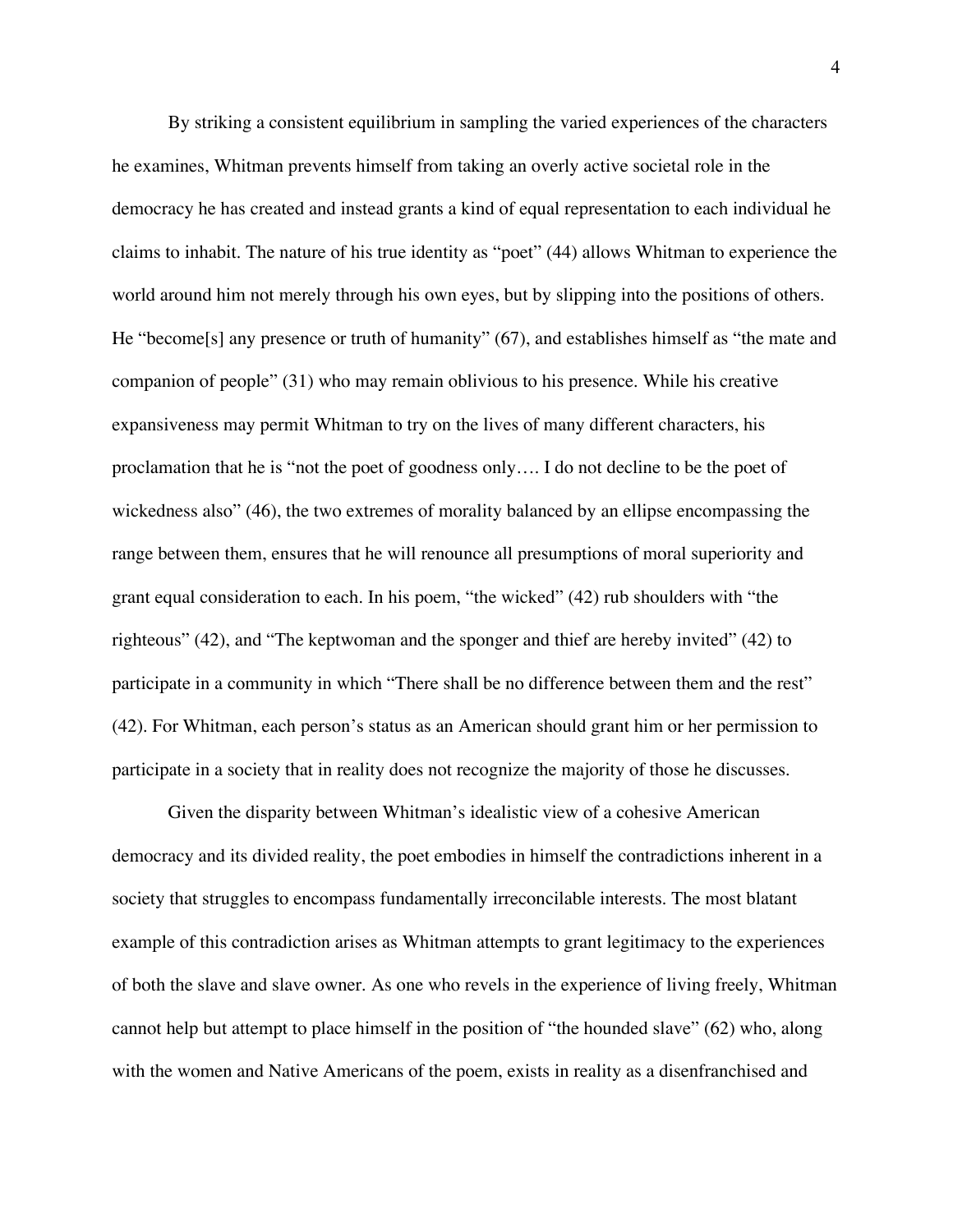abused member of society despite his attempts to incorporate them into his expansive vision. Whitman goes so far as to take a personal stance against slavery, identifying himself as having taken "The runaway slave" (33) into his home, "led him in and assured him" (33). His use of the article "the" as a precedent to the slave's title indicates that Whitman is not recounting an actual moment with a specific slave, but rather expressing his theoretical willingness to harbor any one of them. Yet Whitman glosses over the abusive role that those "Louisianian[s] or Georgian[s]" (40) he characterizes as "planter[s] nonchalant and hospitable" (40) play in "beat[ing the runaway slave] violently over the head with their whip-stocks" (62). Such an omission echoes the general attitude of the American government, which in 1850 had once again refused to confront the diametrically opposed interests of North and South by ratifying the Clay Compromise Measures, which simultaneously prohibited the slave trade in Washington D.C. and solidified the Fugitive Slave Act. In refusing to take a direct approach to this conflict, Whitman fails to hold America accountable for propagating racial oppression even as it—and he preaches democracy.

Whitman concludes his poem by relinquishing his role as the voice of the people, joining his fellow citizens as he calls upon them to take action towards creating the kind of inclusive democracy that he has laid out for them to explore. Leaving behind his identity as an omnipotent poet who can try on and discard as many identities as he likes, Whitman embraces his role as an ordinary member of a community, notifying those who had so recently played upon the great American stage of his creation that "I take my place among you as much as among any" (76). As he is now "one of the citizens" (73) and consequently resolves that "whatever interests the rest interests" (74) him, Whitman can no longer lead those he addresses in any particular direction towards accomplishing a truly democratic state. Instead, he informs them that "Not I, not any one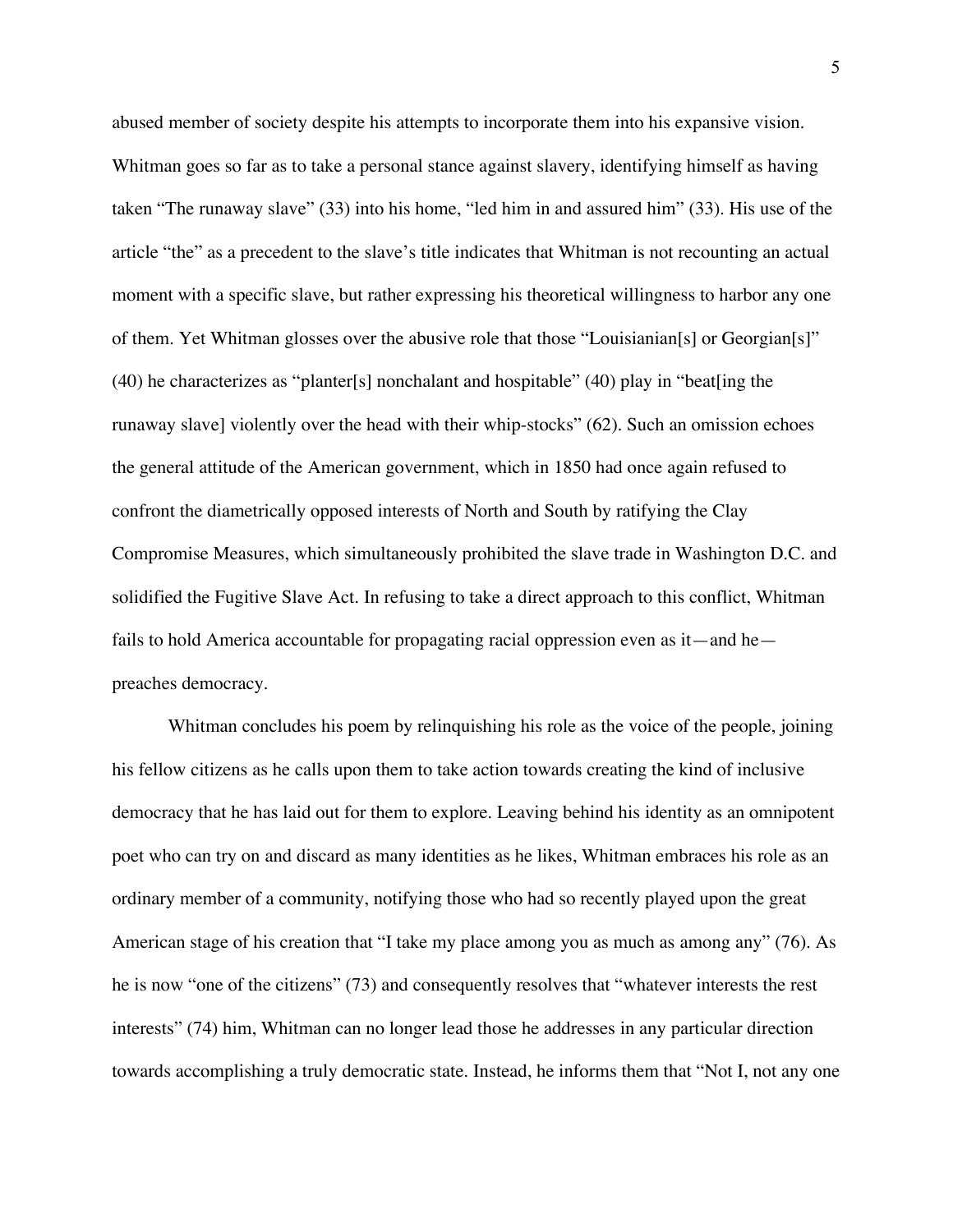else can travel that road for you,/ You must travel it for yourself" (80), confirming his final separation from the masses he addresses by the use of enjambment. Whitman substantiates his wish for his subjects' independence by telling them that "He most honors my style who learns under it to destroy the teacher" (81), and indeed the very end of the poem finds Whitman "bequeathing [himself] to the dirt to grow from the grass [he] love[s]" (86) and ceasing to exist as a vocal, human entity. As in any functioning democracy, the responsibility lies with the citizenry to pursue change.

While the picture of America advanced by Whitman is one in which traditional societal barriers can be crossed in order to establish a democracy serving the interests of the collective citizenry, his inability to successfully incorporate existing practices such as slavery into such an American ideal exposes the underlying cracks in American life that would soon serve to undermine the nation's unity. On a personal level, Whitman offers the famous disqualifier, "Do I contradict myself?/ Very well then….I contradict myself;/ I am large….I contain multitudes" (85) to account for the variety of experiences and viewpoints he has advances over the course of his poem. As a manifesto of personal complexity in a time when individual belief was highly polarized along moral and state lines, Whitman's sentiment is admirable, but it cannot serve the same purpose of neatly resolving the country's many profound disparities. Under the pressure of inequality, "The past and present" (85) of American reality "wilt[s]" (85). Only by entirely breaking apart could the nation proceed towards the "next fold of the future" (85) as portrayed in Whitman's democratic vision.